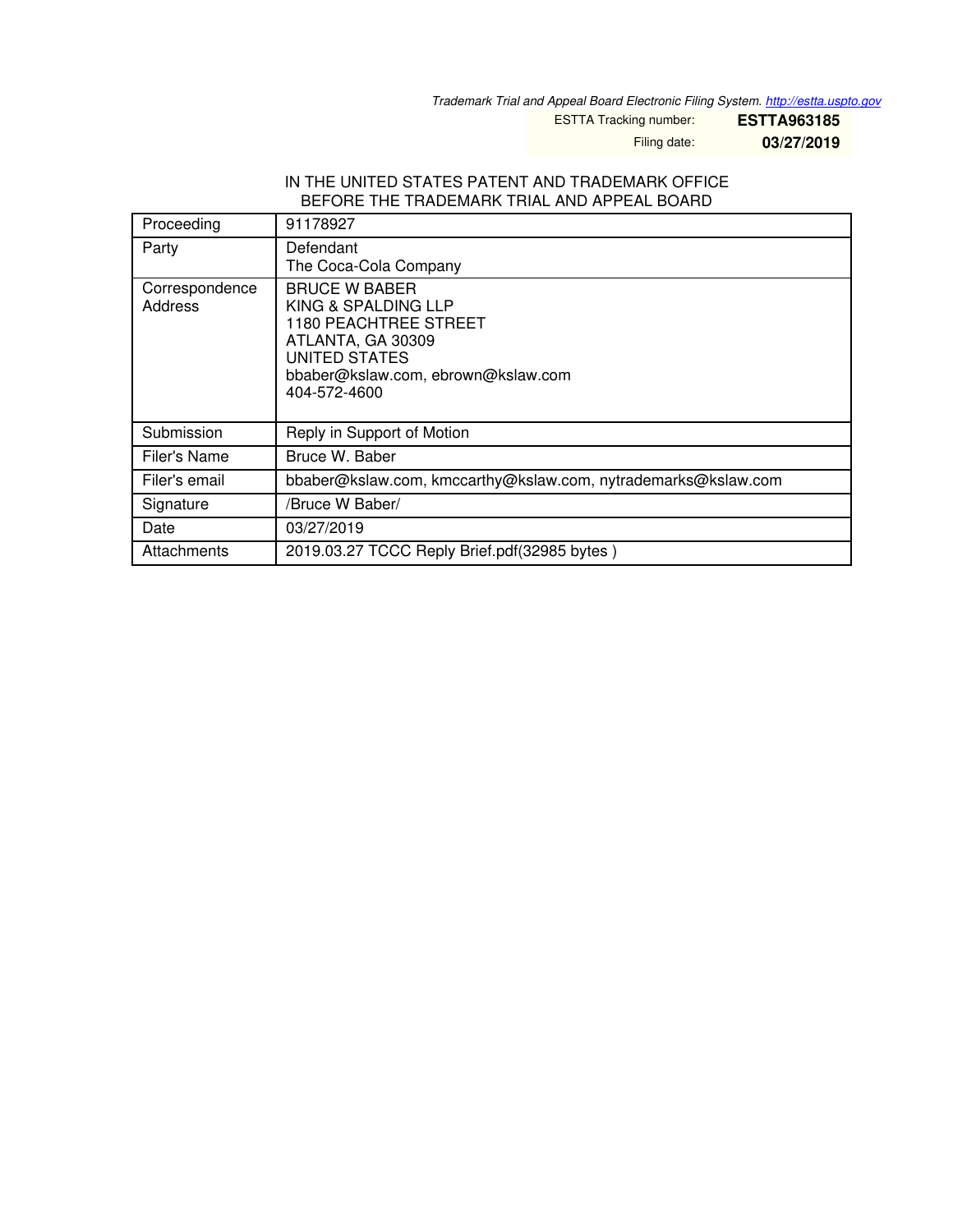## IN THE UNITED STATES PATENT AND TRADEMARK OFFICE

## BEFORE THE TRADEMARK TRIAL AND APPEAL BOARD

| ROYAL CROWN COMPANY, INC.<br>and DR PEPPER/SEVEN UP, INC., | <b>Consolidated Proceedings:</b>                                                               |
|------------------------------------------------------------|------------------------------------------------------------------------------------------------|
| Opposers,                                                  | OPPOSITIONS NOS. 91178927,<br>91180771, 91180772, 91183482,<br>91185755, 91186579 AND 91190658 |
| v.                                                         | APPLICATION SERIAL NOS. 78580598,<br>78316078, 78664176, 77176279,                             |
| THE COCA-COLA COMPANY,                                     | 77176127, 77176108, 77175127,<br>77175066, 77097644, 77176099,                                 |
| Applicant.                                                 | 76674382, 76674383, 77257653,<br>78620677, 77309752 AND 78698990                               |

### REPLY BRIEF IN SUPPORT OF MOTION TO AMEND APPLICATIONS

NOW COMES THE COCA-COLA COMPANY ("TCCC"), Applicant in the above-captioned proceedings, and, by and through its undersigned counsel and in accordance with Trademark Rule 2.127(a), 37 C.F.R. § 2.127(a), and section 502.02(b) of the Trademark Board Manual of Procedure, TBMP § 502.02(b), files this reply brief in support of its Motion To Amend Applications, filed February 15, 2019 (183 TTABVUE (Opposition 91178927)).

### ARGUMENT AND CITATION OF AUTHORITIES

Opposers Royal Crown Company, Inc. and Dr Pepper/Seven Up, Inc. ("Opposers") have filed a two and one-half page "opposition" to TCCC's motion to amend the sixteen applications at issue in these proceedings to add the disclaimers that are the only relief Opposers have ever sought in these proceedings. 184 TTABVUE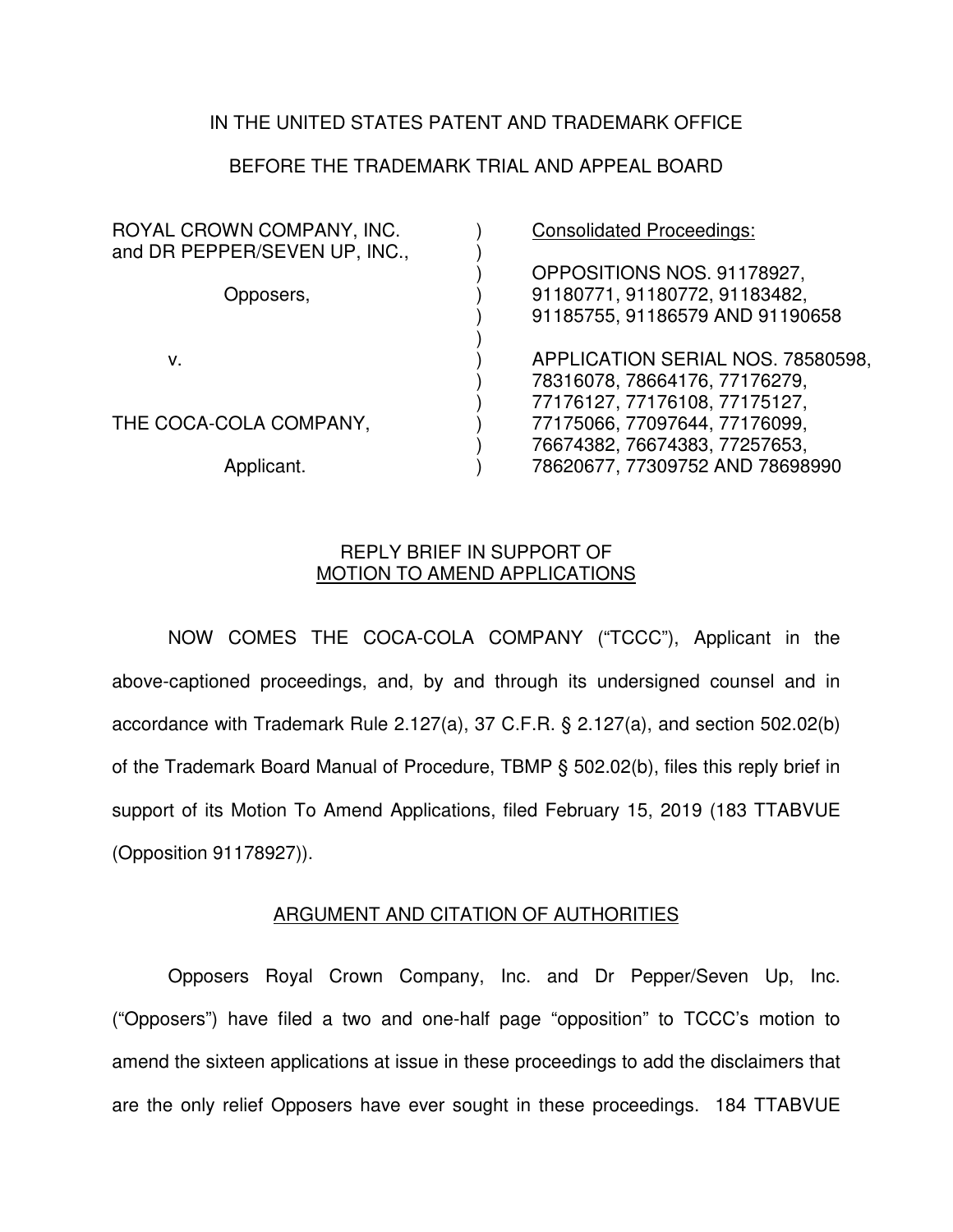9[1](#page-2-0)178927 (the "Opposition").<sup>1</sup> Opposers tacitly acknowledge that the disclaimers are in fact the relief that they have sought in these proceedings and that TCCC's willingness to disclaim "zero" in the applications at issue make further proceedings herein unnecessary, as Opposers will obtain precisely the relief they have requested. Opposers argue that Opposers nonetheless "deserve" a ruling by the Board regarding one or both of the alternative issues raised by Opposers. Opposition at 3. That argument is unsupported by any relevant case law and is contrary to the limits on the Board's jurisdiction.

Opposers first take issue with TCCC's assertion that the entry of the disclaimers is the only relief sought by Opposers in these proceedings. Opposition at 2. The pleadings of record in all seven of these consolidated proceedings confirm that TCCC's assertion is correct. On June 22, 2009, Opposers filed an "Amended Consolidated Notice Of Opposition" in all seven of these proceedings (and in an eighth proceeding, Opposition No. 91189847, that is no longer at issue). 39 TTABVUE (Opposition 91178927). That amended consolidated opposition is the operative pleading of record filed by Opposers and supersedes Opposers' earlier pleadings under Rule 15 of the Federal Rules of Civil Procedure. In that pleading, Opposers' prayer for relief requested one thing, namely that Opposers' oppositions be sustained and "that the registrations sought by Applicant . . . all be denied absent the entry of a disclaimer of the term 'zero." 39 TTABVUE (Opposition 91178927) at 8-9.

 $\overline{a}$ 

<span id="page-2-0"></span><sup>1</sup> References herein to documents in the TTABVUE dockets will be in the form "[Dkt. No.] TTABVUE (Opposition 91xxxxxx)," to indicate the proceeding in which the document was filed.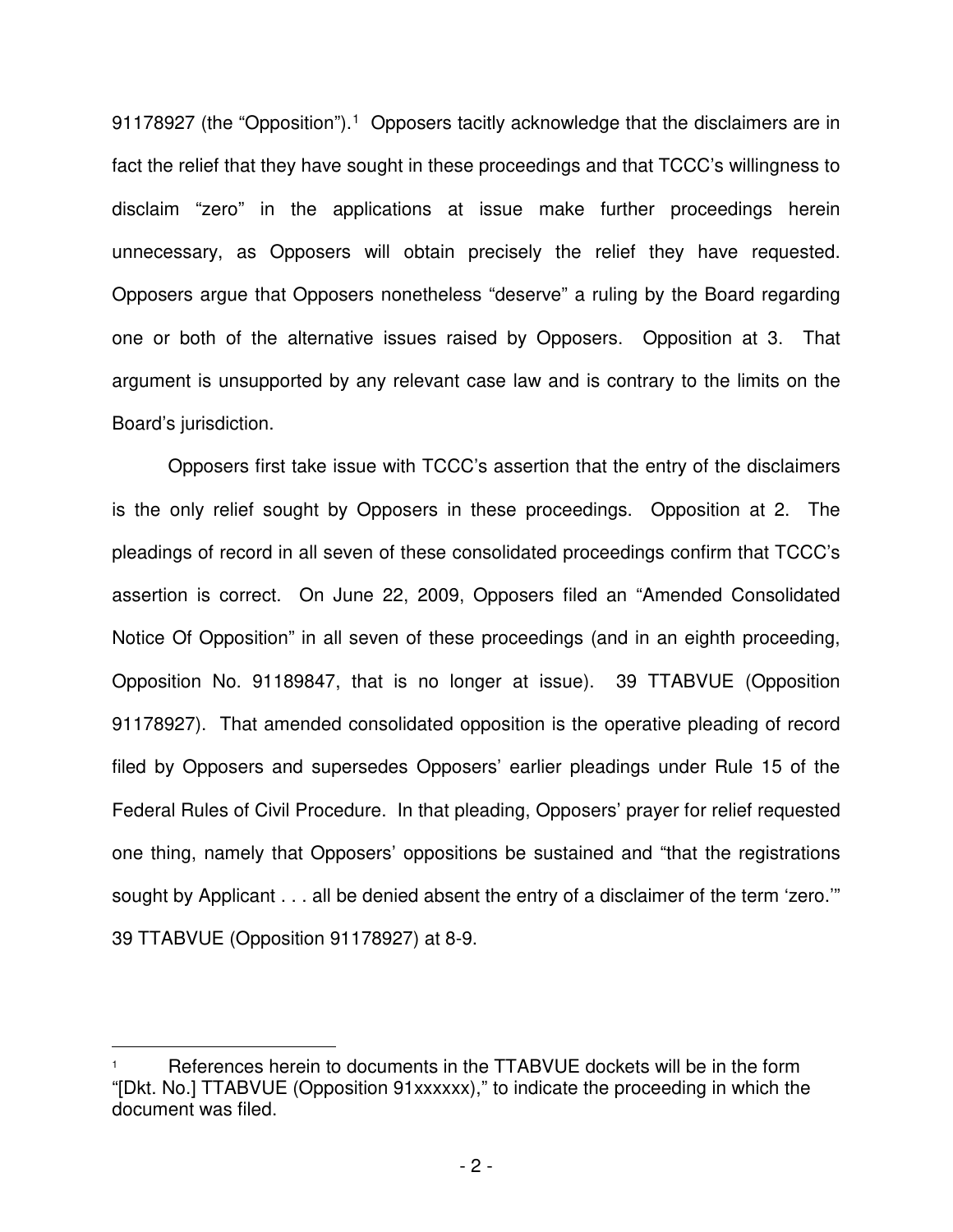This limited request for one and only one form of relief is consistent with all of Opposers' prior pleadings in all seven proceedings. *See* 1 TTABVUE (Opposition 91178927) at 6 ("that the registration sought by Applicant . . . be denied absent the entry of a disclaimer of the descriptive term ZERO."); 1 TTABVUE (Opposition 91180771) at 7 ("that the registration sought by Applicant . . . be denied absent the entry of a disclaimer of the descriptive term 'zero.'"); 1 TTABVUE (Opposition 91180772) at 6 ("that the registration sought by Applicant . . . be denied absent the entry of a disclaimer of the descriptive term 'zero.'"); 1 TTABVUE (Opposition 91183482) at 6-7 ("that the registrations sought by Applicant . . . all be denied absent the entry of a disclaimer of the descriptive term 'zero.'"); 1 TTABVUE (Opposition 91185755) at 5-6 ("that the registrations sought by Applicant . . . all be denied absent the entry of a disclaimer of the descriptive term 'zero.'"); 1 TTABVUE (Opposition 91186579) at 5 ("that the registrations sought by Applicant . . . all be denied absent the entry of a disclaimer of the descriptive term 'zero.'"); TTABVUE (Opposition 91190658) at 6 ("that the registration sought by Applicant . . . be denied absent the entry of a disclaimer of the term 'zero.'").[2](#page-3-0)

Opposers assert that their request for relief "has always been a **determination** that 'zero' is generic or merely descriptive," Opposition at 2 (emphasis added), and that Opposers "in fact seek a **ruling** that Applicant's marks are not entitled to registration

 $\overline{a}$ 

<span id="page-3-0"></span><sup>2</sup> Opposers recently confirmed, in their brief on remand, that the disclaimers are the only relief they seek. *See* 182 TTABVUE (Opposition 91178927), Brief on Remand for Opposers, filed December 17, 2018, at 54 (requesting Board to hold in Opposers' favor on one of two "alternative" grounds and "refuse registration of the Challenged Marks to TCCC without disclaimer of the term [ZERO]" whether it finds for Opposers on Opposers' genericness claim or on Opposers' alternative lack of acquired distinctiveness claim).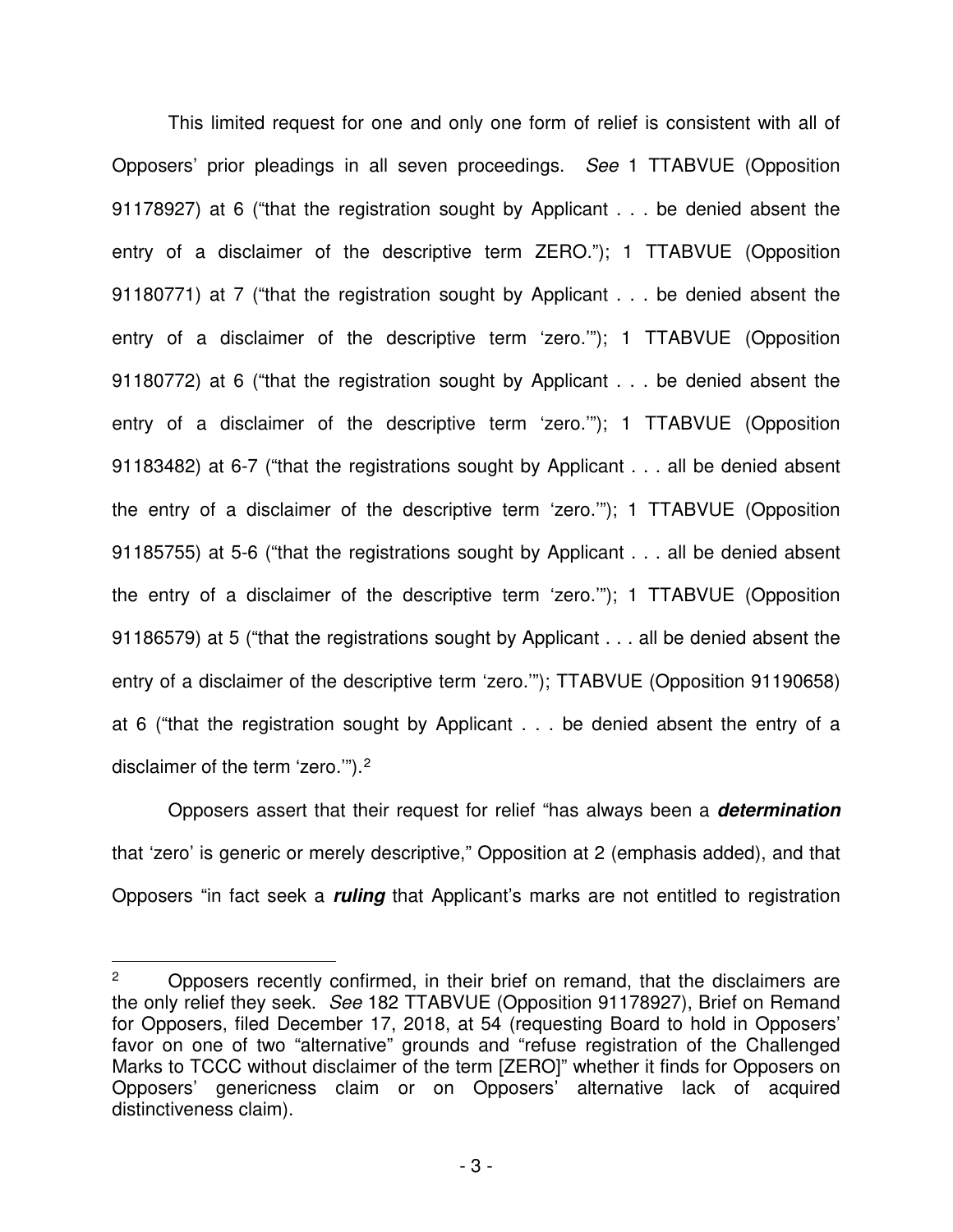without a disclaimer of the term 'zero.'" *Id*. (emphasis added). But Opposers' pleadings contain no prayer for such relief as to either of the alternative grounds asserted by Opposers, and the Board could not entertain such a request for declaratory relief in any event. The Board's jurisdiction is limited and extends only to issues relating to the propriety of registrations on the federal trademark registers. The Board may not issue declaratory judgments. *See, e.g., Precious Marketing Group, LLC v. Dennie*, 2012 WL 1267964, Opposition No. 91195989 (T.T.A.B. 2012); *Kelly Services, Inc. v. Greene's Temporaries Inc.*, 25 U.S.P.Q.2d 1460, 1464 (T.T.A.B. 1992) ("The Board is not empowered to render such a [declaratory] judgment"). And the Board does not issue advisory opinions. *E.g., In re Whatley*, 2013 WL 6355605, Serial No. 85299521 at n.3 (T.T.A.B. 2013).

TCCC is willing to allow its registrations to issue with disclaimers of "zero," as Opposers have requested. Issuance of those registrations is therefore proper, and there are no further issues for the Board to decide. In other proceedings at other future times, some tribunal may be called upon to determine, based on the current facts and record then before it, whether "zero" is merely descriptive, has acquired distinctiveness or not, and/or is generic – but those issues need not be determined in these proceedings and may never need to be determined. It is true that these proceedings have been pending for many years and that the Federal Circuit remanded these proceedings. Neither of those facts entitles Opposers to a "determination" of or a "ruling" on issues that, in light of TCCC's agreement to enter the disclaimers, need not be decided and are moot. It is telling that Opposers cite no law for the proposition that they "deserve" such a determination or ruling. Opposition at 3.

- 4 -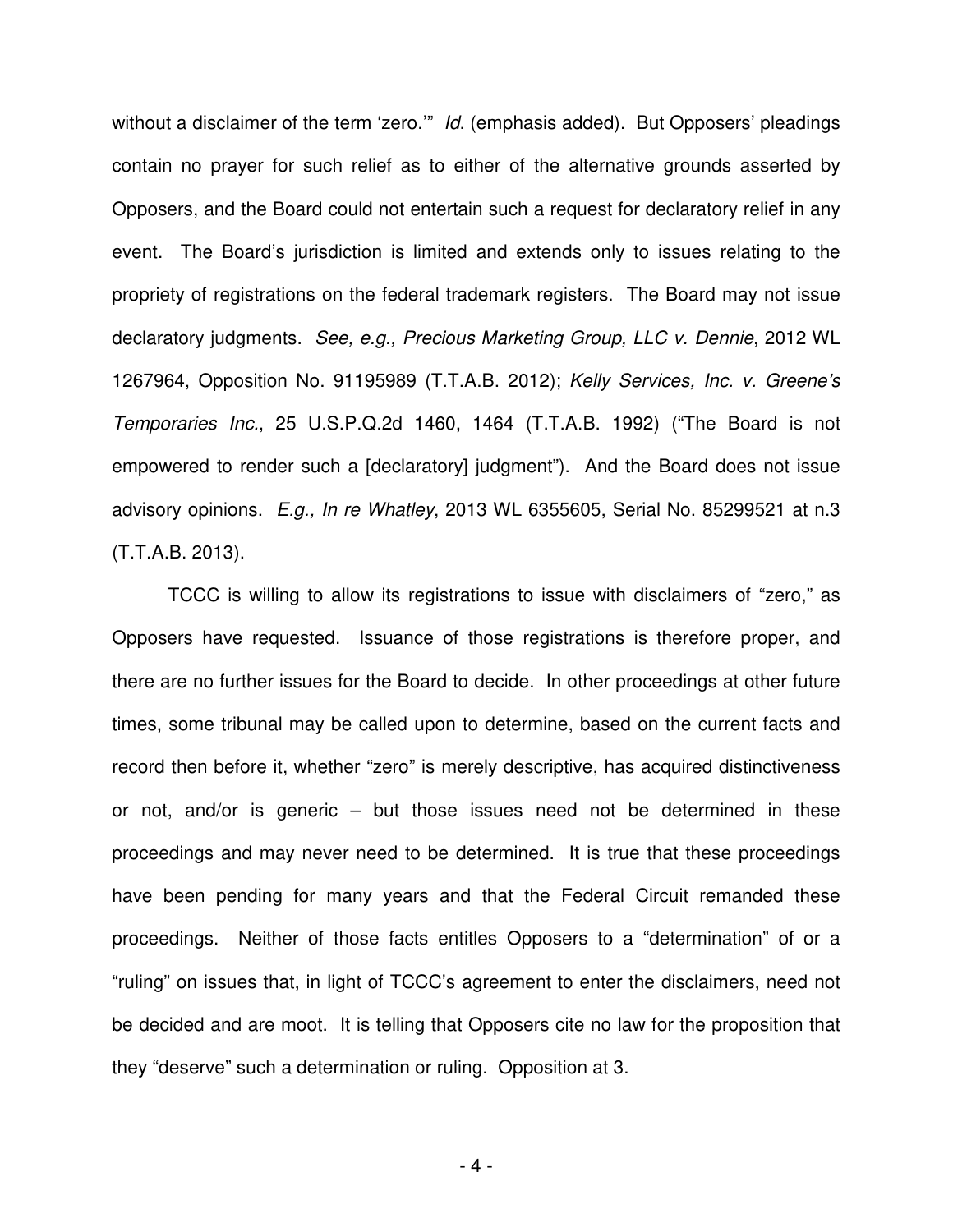Opposers are also incorrect that, if the disclaimers are added, "the parties will be back where they started over a decade ago." Opposition at 2. Absent these proceedings being filed and pursued by Opposers, TCCC's registrations would have issued many years ago and would likely be incontestable by now. Instead of that state of affairs, the registrations will issue with disclaimers of "zero," precisely as Opposers have requested.

Finally, Opposers' suggestion that the Board defer consideration of TCCC's motion to amend "until final decision" (Opposition at 2, 3) is unsupported. Granting the motion now will result in the termination of these proceedings without any further unnecessary expenditure of time or resources by the Board or by the parties; no "final decision" is necessary for Opposers to obtain the relief they seek. The fallacy of Opposers' logic is most apparent from Opposers' acknowledgement that the relief of a disclaimer would be appropriate whether the Board were to rule for Opposers on either of their proffered alternative grounds and arguments. Since the disclaimers would be consistent with either of the results sought by Opposers, there is no need to further prolong these proceedings when TCCC has voluntarily agreed to the disclaimers. In view of TCCC's motion to amend, no "full decision" is appropriate. *See* Opposition at 3.

In these circumstances, Board practice is in fact the opposite of what Opposers assert. When, for example, a disclaimer resolves a claim of acquired distinctiveness and the disclaimer is the only relief sought in the proceeding, the issue before the Board becomes moot and an opposition requesting such a disclaimer should be dismissed upon acceptance of the disclaimer. *E.g., Igloo Products Corp. v. Kool Pak, Inc.*, 2008 WL 5078737, Opposition No. 91095892 (T.T.A.B. 2008). But when, for example, a

- 5 -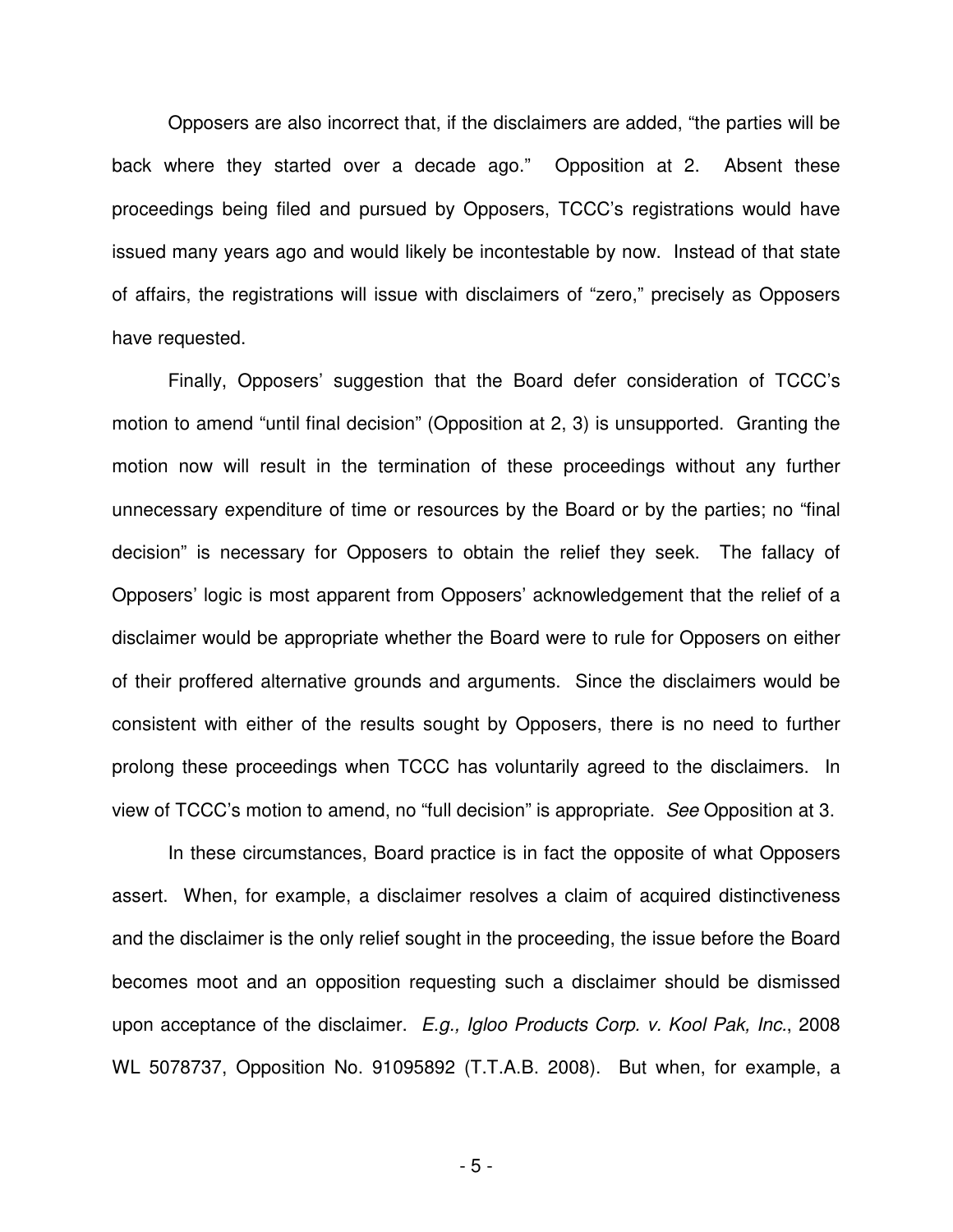disclaimer does not resolve a separate issue such as a Section 2(d) claim or a claim that a mark in its entirety is merely descriptive and should be refused registration altogether, the entry of a disclaimer does not moot further proceedings relating to that broader relief. *E.g., DT Fashion, LLC v. Joshu*, 2018 WL 1558118, Opposition No. 91234482 (T.T.A.B. 2018); *In re I.T.C. Limited*, 2001 WL 561341, Serial No. 75/615,020 (T.T.A.B. 2001).

There are no such separate issues and no such potential broader relief sought in these proceedings. The only issue that has ever been raised in these proceedings is whether disclaimers of "zero" are warranted. TCCC's agreement that the disclaimers may be entered leaves no separate or unresolved issues for the Board to decide – or any other or different relief requested by Opposers to be considered.

# **CONCLUSION**

WHEREFORE, Applicant The Coca-Cola Company respectfully prays that the Board approve TCCC's request to enter disclaimers, in standard form, of the term "zero" in each of the applications at issue and, upon such approval, terminate these proceedings.

Respectfully submitted,

KING & SPALDING LLP

 /Bruce W. Baber/ Bruce W. Baber

1180 Peachtree Street Atlanta, Georgia 30309 404-572-4600

> Attorneys for Applicant and Opposer THE COCA-COLA COMPANY